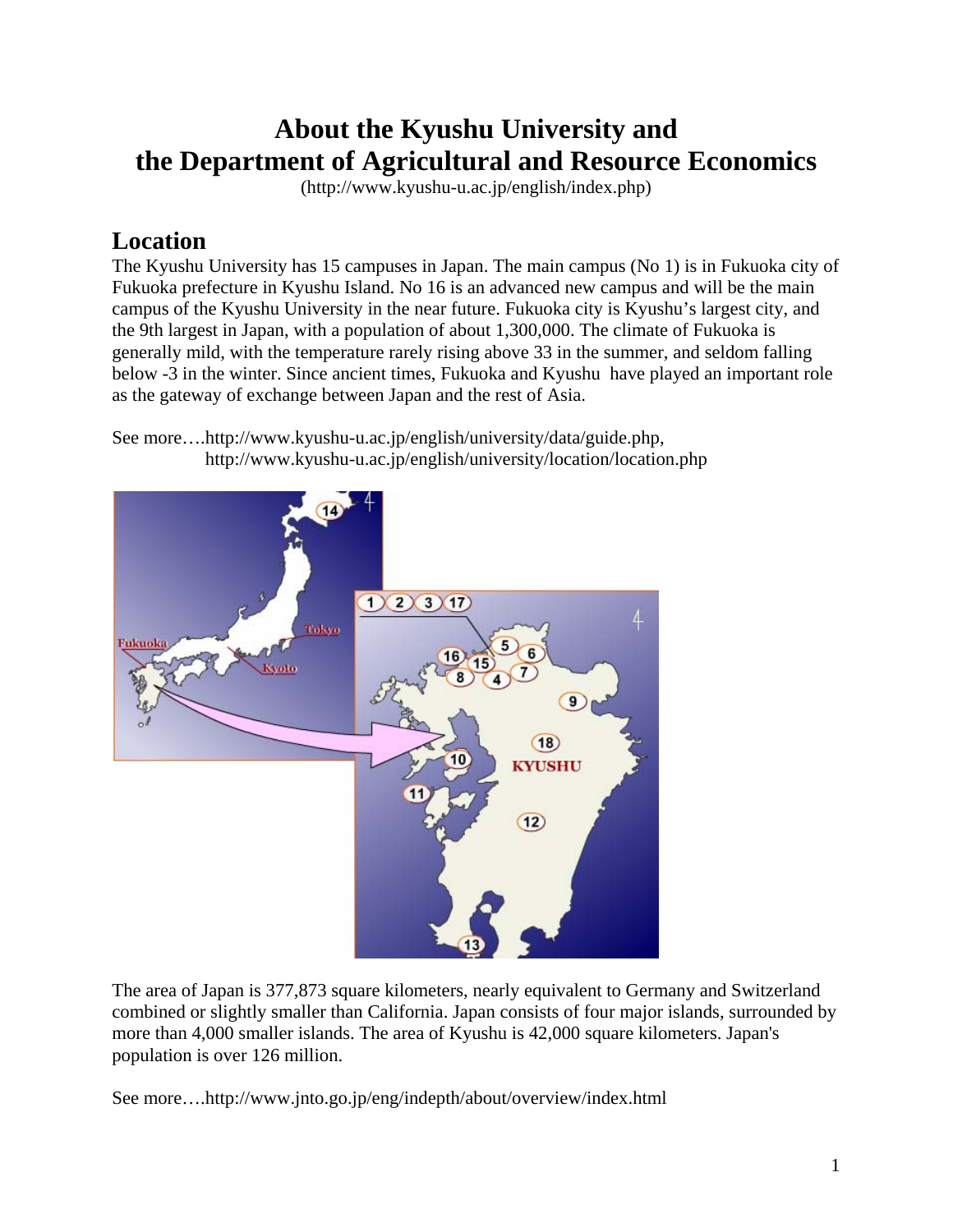### **History**

The history of Kyushu University dates back to 1903 when Fukuoka Medical College was established as the foundation of Kyushu Imperial University. (The college was legally attached to Kyoto Imperial University at that time). In 1911, Kyushu Imperial University, along with the Colleges of Medicine and Engineering, were established.

Since then various reforms have been made to the higher education system in Japan, such as the introduction of a new educational format after World War II and the reorganization of national universities to University Corporations in 2004.

 The total number of students currently amounts to 18,393, while the faculty members number 2,331. International exchange programs are also greatly encouraged at Kyushu University. With this in mind, the university accepts many overseas students each year. At present there are more than 1,100 international students from about seventy countries studying here.

Apr. 1903 Fukuoka Medical College established, which later became the foundation of Kyushu Imperial University

Jan. 1911 Kyushu Imperial University founded College of Engineering Apr. 1911 College of Medicine

Apr. 1919 College of Medicine reorganized as the Faculty of Medicine, College of Engineering reorganized as the Faculty of Engineering, **Faculty of Agriculture** 

See more…. http://www.kyushu-u.ac.jp/english/university/history/index.php

### **Outline of Faculties and Schools**

The total number of students currently amounts to 18,393, while the faculty members number 2,331. International exchange programs are also greatly encouraged at Kyushu University. With this in mind, the university accepts many overseas students each year. At present there are more than 1,100 international students from about seventy countries studying here. The university has 16 faculties, 16 graduate schools and 11 undergraduate schools.

#### **Faculty of Agriculture/ Graduate School of Bioresource and Bioenvironmental Sciences / School of Agriculture**

Faculty of Humanities/ Graduate School of Humanities/ School of Letters Faculty of Social and Cultural Studies/ Graduate School of Social and Cultural Studies Faculty of Human-Environment Studies/ Graduate School of Human-Environment Studies /School of Education Faculty of Law/ Graduate School of Law/ School of Law Faculty of Economics/ Graduate School of Economics/ School of Economics Faculty of Languages and Cultures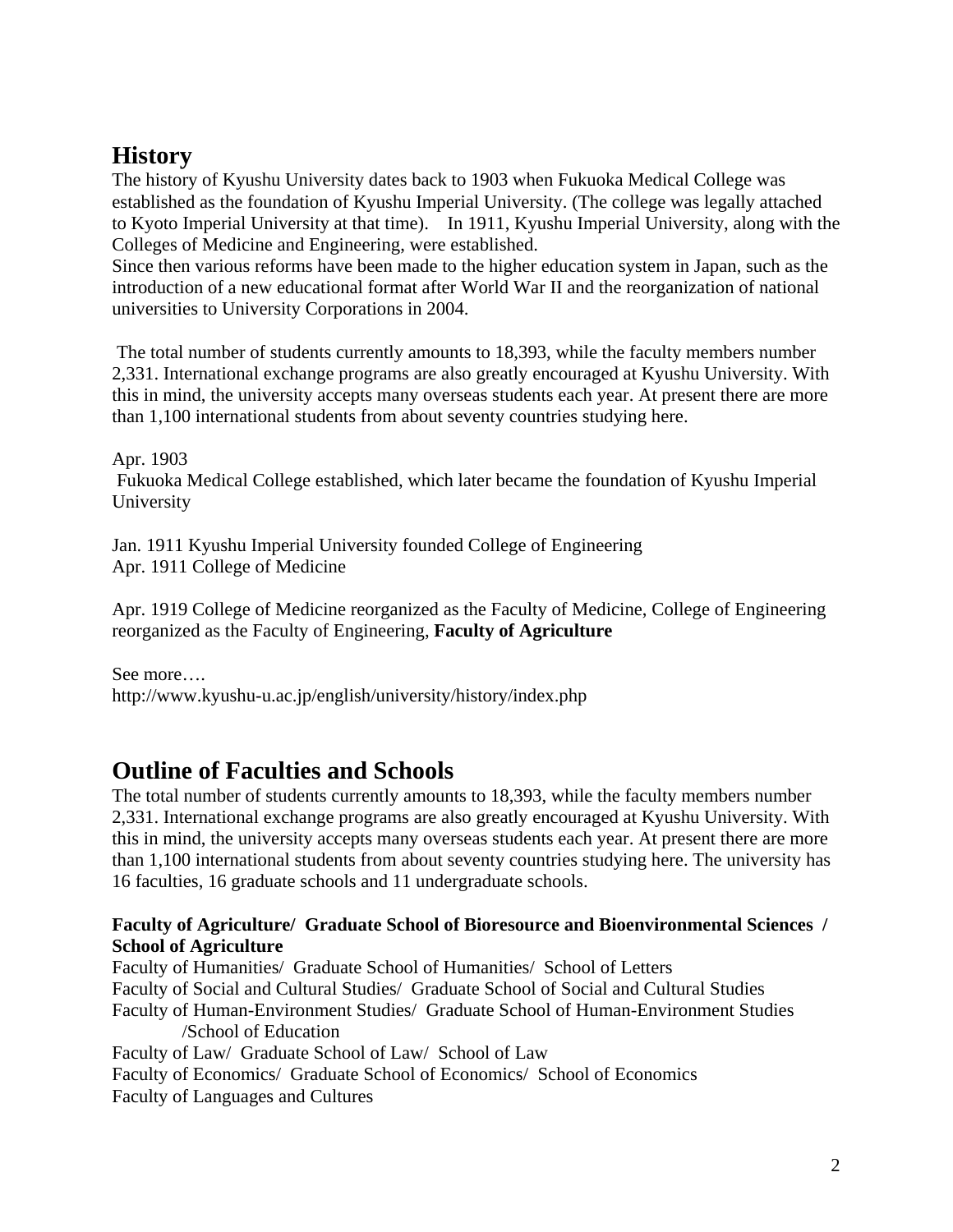Faculty of Sciences/ Graduate School of Sciences/ School of Sciences Faculty of Mathematics/ Graduate School of Mathematics

Graduate School of Systems Life Sciences

Faculty of Medical Sciences/ Graduate School of Medical Sciences/ School of Medicine Faculty of Dental Science/ Graduate School of Dental Science/ School of Dentistry

Faculty of Pharmaceutical Sciences/ Graduate School of Pharmaceutical Sciences / School of Pharmaceutical Sciences

Faculty of Engineering/ Graduate School of Engineering/ School of Engineering Faculty of Design/ Graduate School of Design/ School of Design

Faculty of Information Science and Electrical Engineering/ Graduate School of Information Science and Electrical Engineering

Faculty of Engineering Sciences Interdisciplinary /Graduate School of Engineering Sciences

See more….http://www.kyushu-u.ac.jp/english/university/history/index.php

### **Faculty of Agriculture**

All members of teaching and research staff of the agricultural research and education department belong to the Faculty of Agriculture, all undergraduate students belong to the School of Agriculture, and all Master's and Doctor's course students belong to the Graduate School of Bioresource and Bioenvironmental Sciences.

The Faculty now comprises eight departments and five research and education facilities that include the University Farm, University Forests, Fishery Research Laboratory, Institute of Biological Control and Institute of Genetic Resources. The School of Agriculture comprises four courses.

#### **Department of Agricultural and Resource Economics**

Department of Applied Genetic and Pest Management Department of Plant Resources Department of Bioscience and Biotechnology Department of Animal and Marine Bioresource Science Department of Bioproduction Environmental Science Department of Forest and Forest Products Sciences Department of Genetic Resources Technology

The current enrollment is 1,714 of which 996 are undergraduate and 619 graduate students. More than 80 international students, mostly graduate students, have come to study from various countries. The faculty members and staff members total 352, of which the number of full-time researchers is over 200, including 67 professors, 72 associate professors and 64 research associates.

See more….http://www.agr.kyushu-u.ac.jp/agr\_inter/brief.htm

## **Department of Agricultural and Resource Economics**